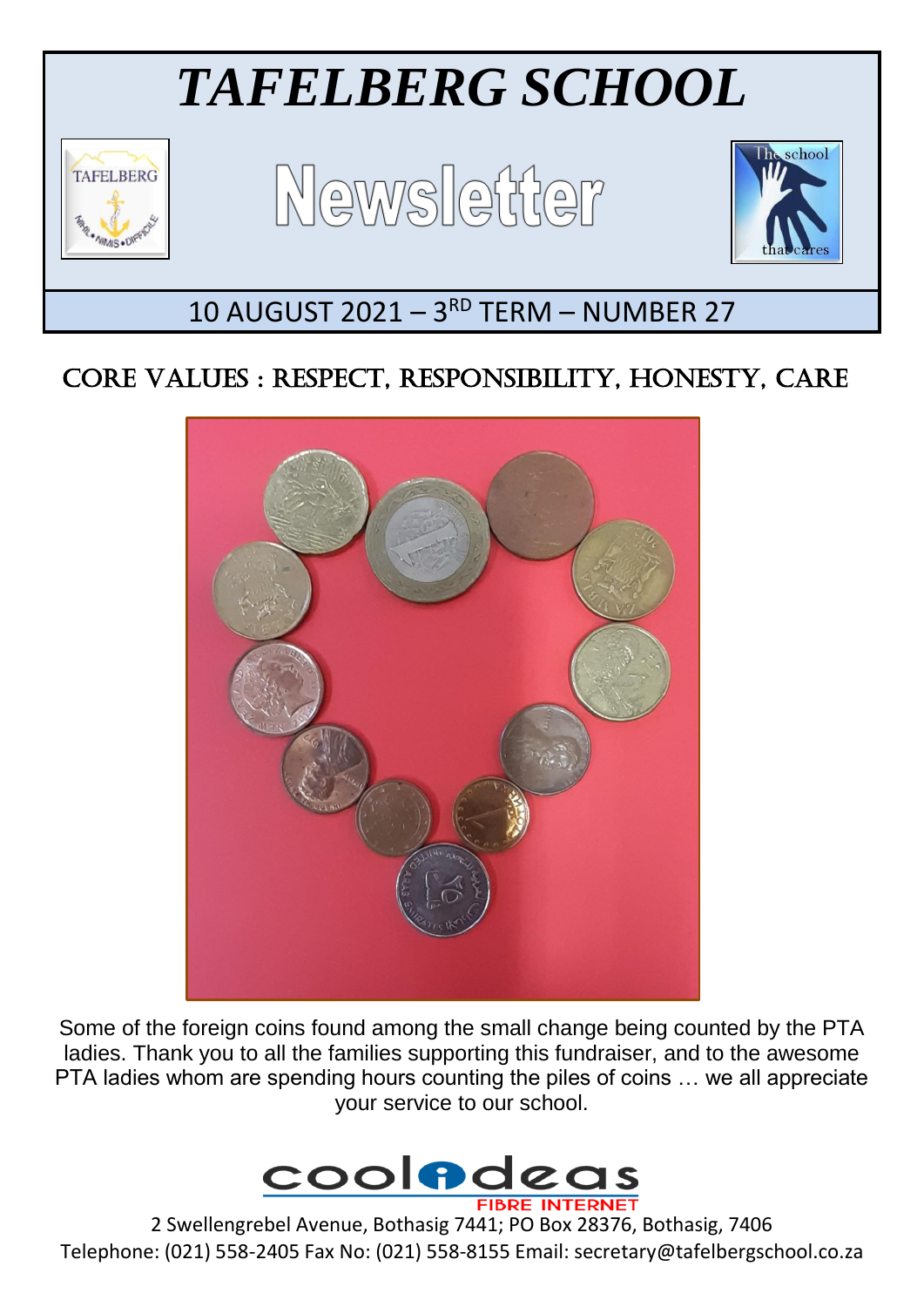#### Dear parent / guardian

It is important to point out to the matrics, and their parents, that this year's Grade 12 class has not written a full exam since December 2019 – they have only written short tests on parts of their curriculum. The upcoming "mock matric" or trial exams starting in the middle of September is, therefore, going to be a stern test for all our matrics. They cannot afford to waste any of the little time they have left. They need to be at school every day, they need to come prepared, and they need to meet the deadlines for turning in homework and other various tasks. They need to take responsibility for their learning now, as the "mock matric" exam is the last chance they have to prepare for the allimportant NSC final examinations. If they are properly prepared and do well, this will greatly reduce their stress levels for the NSC finals. Therefore, we ask parents to please ensure their son/daughter has a proper study timetable, and that they keep to it. Those who do not grasp the opportunity now, will see the ultimate prize (obtaining a quality matric) slip through their fingers, and will regret it for years to come. They need to focus all their energies on their academics for the next 3 months. Let us all give them the best opportunity to fulfil their true potential in the upcoming examinations.

## **NB INFORMATION**

#### **1. NB Dates 2021**

|        | 3-12 Aug Grade 1-3 <b>Parent Meetings</b> by appointment |
|--------|----------------------------------------------------------|
|        | 10-11 Aug Grade 4-6 Parent Meetings by appointment       |
| 13 Aug | <b>Grade 7-12 Reports to learners</b>                    |
| 7 Sept | Early school closing $@1:15$                             |
| 1 Oct  | School closes for Term 3                                 |
|        |                                                          |

## **2. School fees 2021**

Tafelberg is a Section 21 fee-paying school, and the SA Schools Act thus places a duty on the SGB to collect such school fees from all parents as agreed upon at the parent AGM. The Budget and school fees for 2021 were voted on at the parent AGM on 18 November 2020. The Budget and school fee increase was tabled and accepted by unanimous parent vote at the AGM, as were certain school policies.

| <b>TIER</b>         | <b>FEE PER MONTH</b><br>(11 months) | <b>FEE: ANNUAL AMOUNT</b> |
|---------------------|-------------------------------------|---------------------------|
| Grade 1<br>$1_{-}$  | R <sub>2</sub> 100-00               | R <sub>23</sub> 100-00    |
| 2. Grades $2 - 4$   | R <sub>2</sub> 060-00               | R22 660-00                |
| 3. Grades $5-9$     | R1 900-00                           | R <sub>20</sub> 900-00    |
| 4. Grades $10 - 12$ | R <sub>2</sub> 060-00               | R <sub>22</sub> 660-00    |

- First Debit Order run :  $1<sup>st</sup>$  working day of each month
- Fees are paid over 11 months, starting January 2021 (for 2021 fees only)
- Exemptions and non-payment of fees are dealt with as per legislation and school policy
- All enquiries regarding payment of school fees and exemptions must be directed only to Mrs M Vicentini @ 021 558 2405 or [bursar@tafelbergschool.co.za](mailto:bursar@tafelbergschool.co.za)

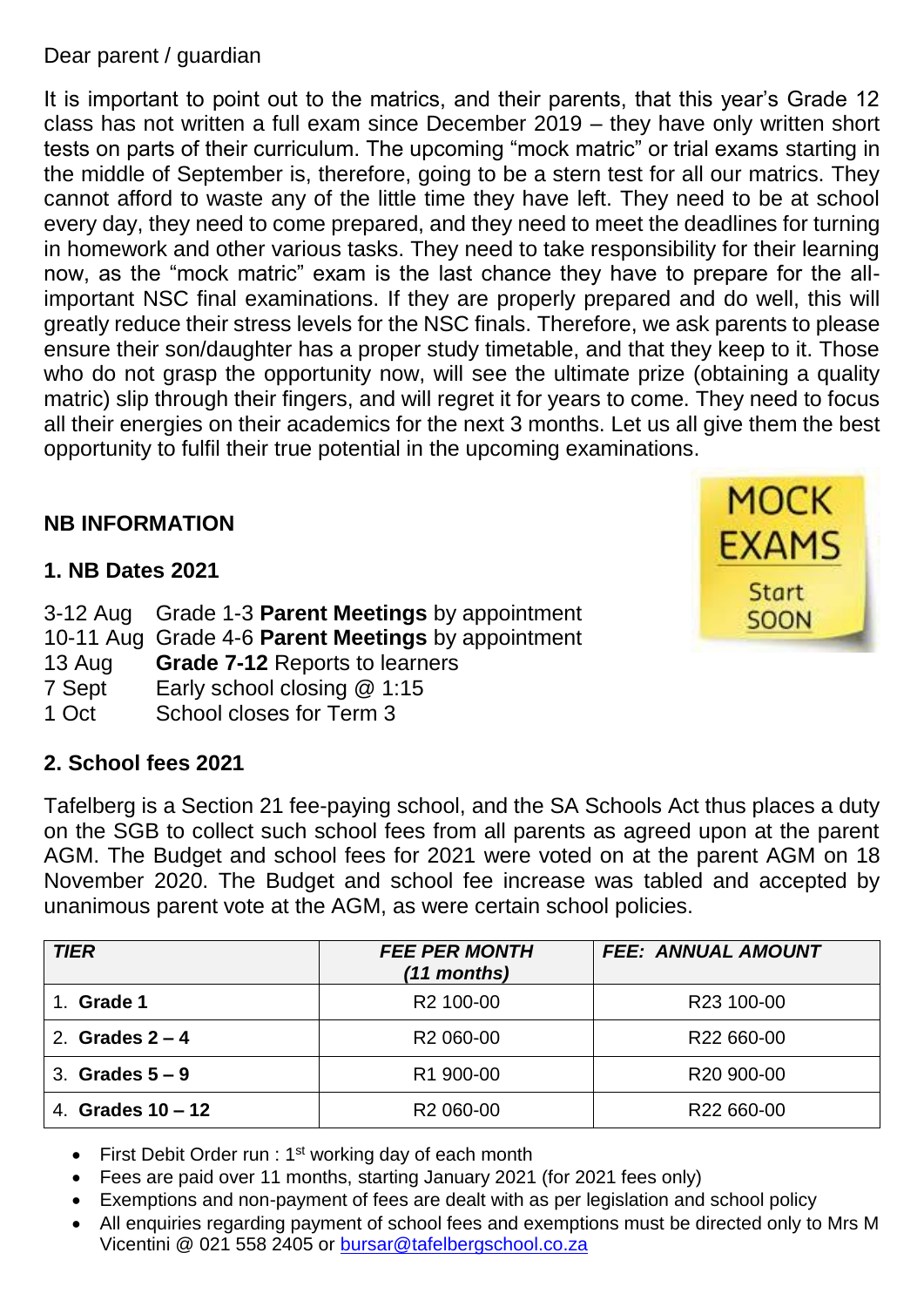## **GENERAL NEWS**

#### **1. Early closing : 7 Sept**

Due to a WCED training/development session for all PL1 teachers, school will be closing at 1:15pm on 7 September 2021. Please make the necessary transport arrangements – inform your lift club / transport service provider of the change. Please ensure your child is picked up on time, as staff will not be available to monitor learners, due to having to attend this training. Thank you for your co-operation and support, it is appreciated.

#### **2. NB - SBA rewrites / catch-up**

We have drawn up a schedule to give ONE more opportunity to learners who missed writing a test during the recent Test Series. We are under pressure this term as a result of losing a week of this term because of earlier closing last term, and taking up the first 2 weeks of this term to complete last term's Test Series. In little over 5 weeks we will start with term 3 Test series, therefore, we need to complete all catch-up/test rewrites as soon as possible. Please note the following:

- Should your child need to rewrite or catch-up, you will be informed. Please then make the necessary transport arrangements etc.
- The Test rewrite schedule cannot be changed. We will not accommodate requests to change the dates/times since invigilators, scribes and computer venues need to be pre-arranged (and in the case of some invigilators and scribes, they need to be paid)
- Should a learner who is scribed miss the test rewrite session, the parents will be liable for payment of the scribe.

Learners, who without valid reason, do not complete all SBAs (formal tests etc.) will not meet the requirements for promotion at year-end. Thank you for your understanding and co-operation.

## **3. Code of Conduct**

The SGB has amended the Code of Conduct, after the necessary consultations. The amended "Code of Conduct and Discipline Structure" booklets were handed out to all learners. Please sign and return the reply slip ASAP – due date 10 Aug. The amended Code of Conduct is also on our website.

#### **4. Matrics (Gr12)**

All matrics were given a letter regarding the final NSC examination, and NSC year-end examination timetable. Please



read the letter and ensure your son/daughter displays the timetable in a prominent position in his/her study area.

## **5. PTA**

Reminder - 3 Sept "Casual Day" stickers are available from the class teacher at R20 each. All queries can be sent to [leigh-ann@stokell.co.za](mailto:leigh-ann@stokell.co.za) or 082 927 2544. Please continue to support your PTA small-change fundraiser … every cent donated contributes to its success. Furthermore, keep swiping your MySchool and Makro cards at all participating stores – it costs you nothing but raises much-needed funds for your school.